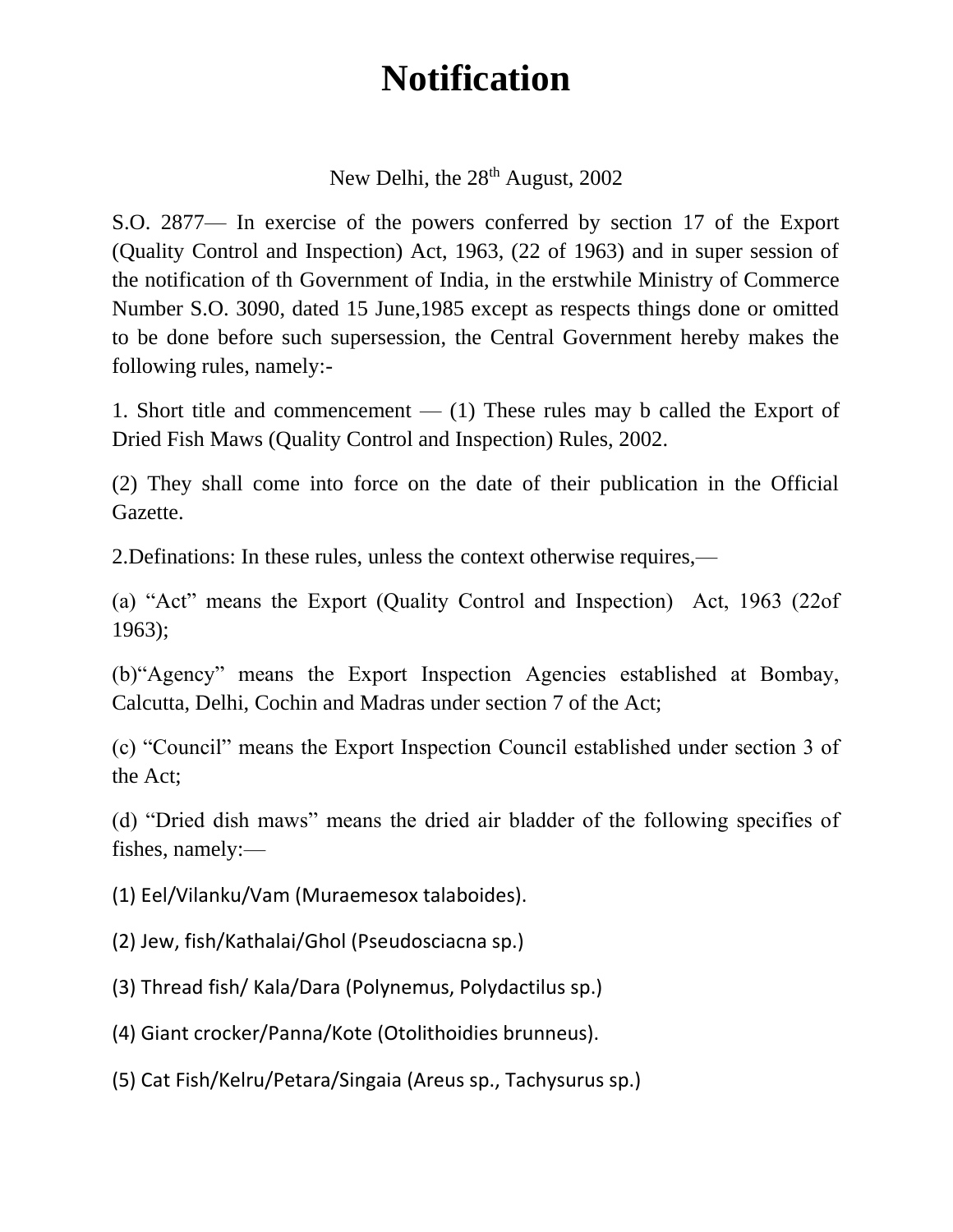(6) Bekti/Giarto perch/Waigen Sea perch (Late sp., Pasmoperea sp.)

(7) Lizard Fish (saurida sp.)

3. Quality Control or Inspection— Quality Control and Inspection of Dried Fish Maws intended for export shall be carried out to conform to section 6 of the Act by effecting the following requirements of minimum standards for establishment or packing of salted or Dried Marine Products, namely:—

(a) Salting:—

(i) Salting operations take place in different premises and sufficiently removed from the premises where other operations are carried out;

(ii) There shall be facilities for weighting, cemented tanks for washing and racks for draining out water from the surface of fish;

(iii) Table for dressing of dish should be provided. After dressing the fish, it shall be properly washed. For draining out excess water from the washed fish a table with a top of non-corrosive expanded mesh with holes shall be provided;

(iv) Salt used in the treatment of fishery products must be clean and stored in such a way to preclude contamination. Left out portion, if any, of the salt shall not be reused.

(v) Any container used for salting or brining must be constructed in such a way as to preclude contamination during the salting or bringing process. Containers or areas used for salting or brining must be cleaned before use.

(vi) The fish should be individually salted properly on the flesh side and arranged in curing vats. The vats shall be kept on raised platform to avoid direct contact with floor and permit proper cleaning of the floor.

(b) Sun Drying:—

(i) The fish can be dried in open sunlight in a clean place but away from pollution and traffic;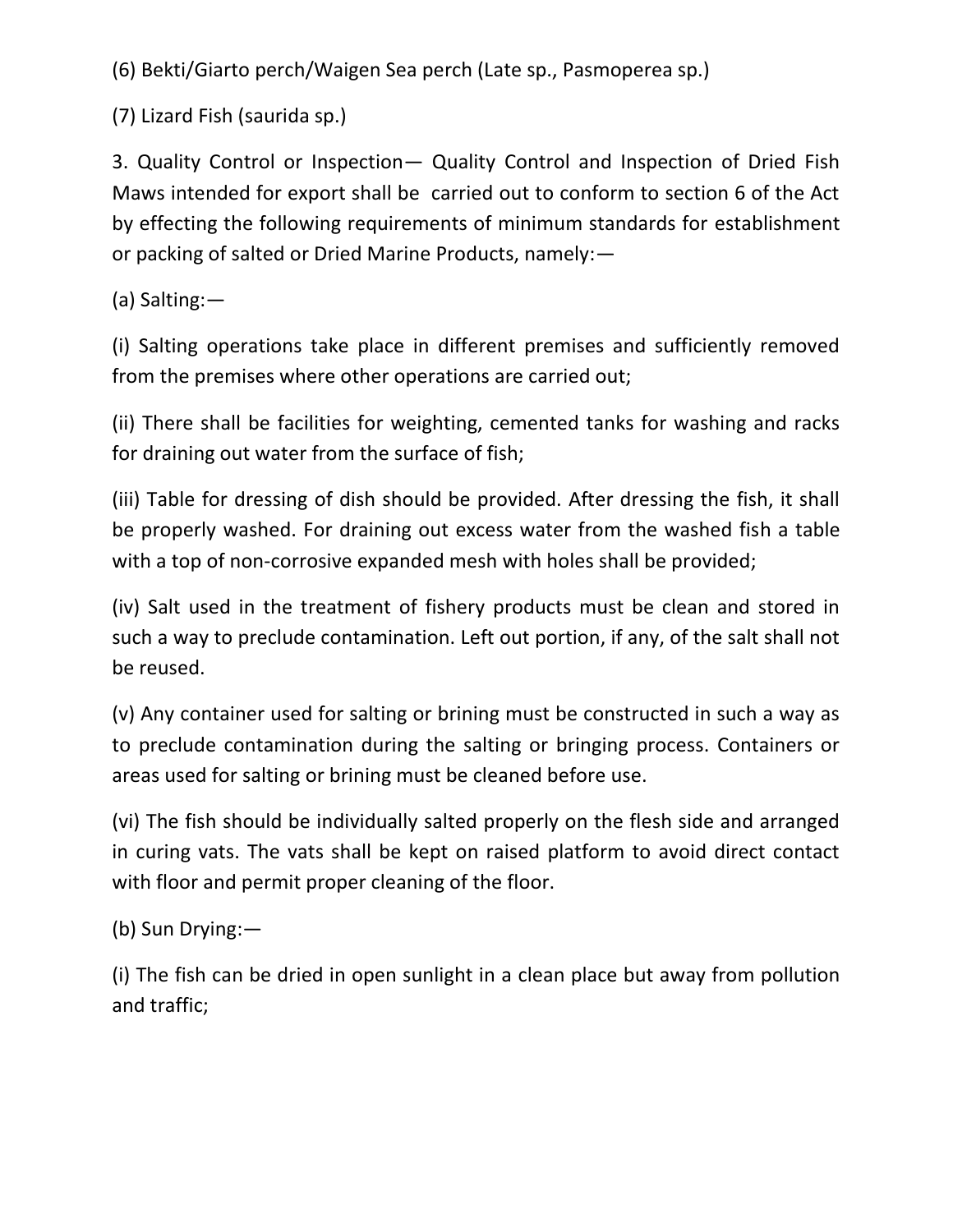(ii) Small fish need not be eviscerated. Large fish need to be eviscerated and washed before drying in an approved place. Potable water should be used for washing.

(iii) Any area with cemented or black topped place shall be for used for dying the fish maws on the scaffolds. Utilization of cemented grounds for other purposes and also washing and cleaning of fish under scaffolds are forbidden.

(iv) While hanging of fish on scaffolds, the lower rows shall be placed at the height of not less than 0.8 meter from the ground.

(c) Artificial Drying:

(i) Walls and ceiling of closed rooms that are intended for dry curing of fish in artificial condition shall be equipped with measuring apparatus of different type.

(d) Building and facilities:

(i) The packing establishment shall be housed in a building of permanent nature affording sufficient protection from normal claimatic hazards. The design and layout shall be such as to preclude contamination of the product;

(ii) The food handling areas shall be completely separated from the area used for residential purpose;

(iii) There shall be adequate natural or artificial lighting (110-220 Lux);

(iv) There shall be adequate ventilation;

(v) The packing area shall be provided with effective fly proofing and measures to prevent entry of insects, rodents, birds and animals;

(vi) The floor walls and ceiling of the rooms shall be smooth and subjected to sanitary treatment.

(vii) All entry points shall be provided with feet washing and hand washing facilities;

(viii) Instruments and utensils shall be of corrosion resistant material, easy to clean and disinfect;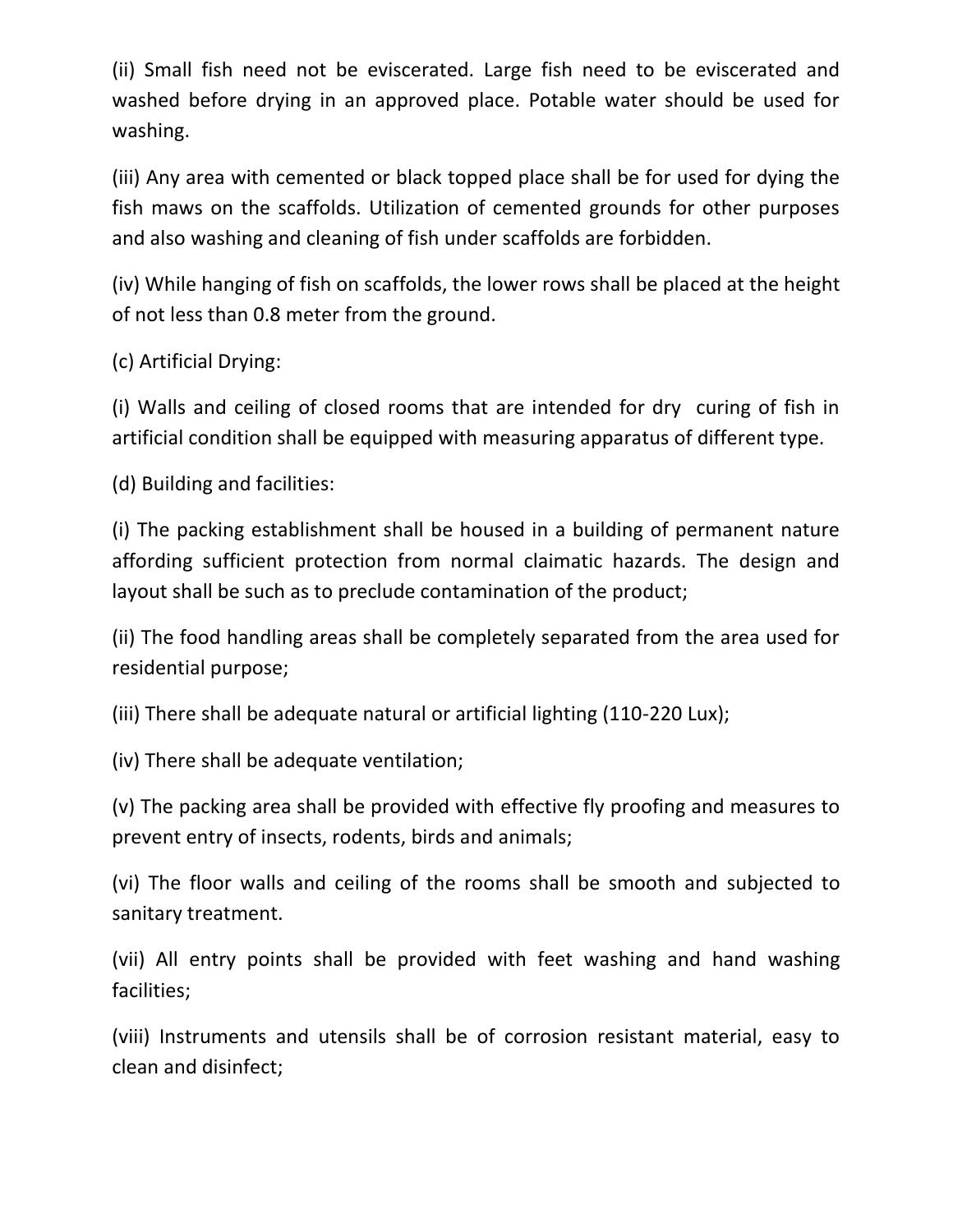(ix) Adequate waste receptacles shall be provided for frequent removal of waste from the working area. The separation of dressed fish and evisceration wastes shall be rapid.

(x) Change rooms shall be provided for workers. Staff shall wer suitable clean working clothes and headgears;

(xi) Adequate separate toilet facilities shall be provided for male and female workers.

(xii) Detergents and disinfectants shall be kept in such a way prevent adverse effects on the equipment or products.

(xiii) Packing should be carried out under satisfactory conditions of hygiene to preclude contamination of the fishery products;

(xiv) Packaging shall be adequate to protect it from ravages of weather during transport as well as damages due to handling.

(e) Storage:

(i) Isolated chambers for the storage of finished products with required temperature conditions shall be provided;

(ii) The storage shall be maintained in good hygienic conditions:

(iii) There shall be adequate lighting and ventilation;

(iv) The walls and floors shall be damp proof;

(v) The storage should have suitable fly proofing and pest control arrangements;

(vi) Proper arrangements shall be made for staking the packages Dried Fish Maws in the storage room.

4. Procedure of Inspection  $-(1)$  An exporter intending to export dried fish maws shall submit an application to the nearest office of the Agency, giving particulars of the consignment intended to be exported to enable it to examine such consignment for conformance to the specification referred to in rule 3.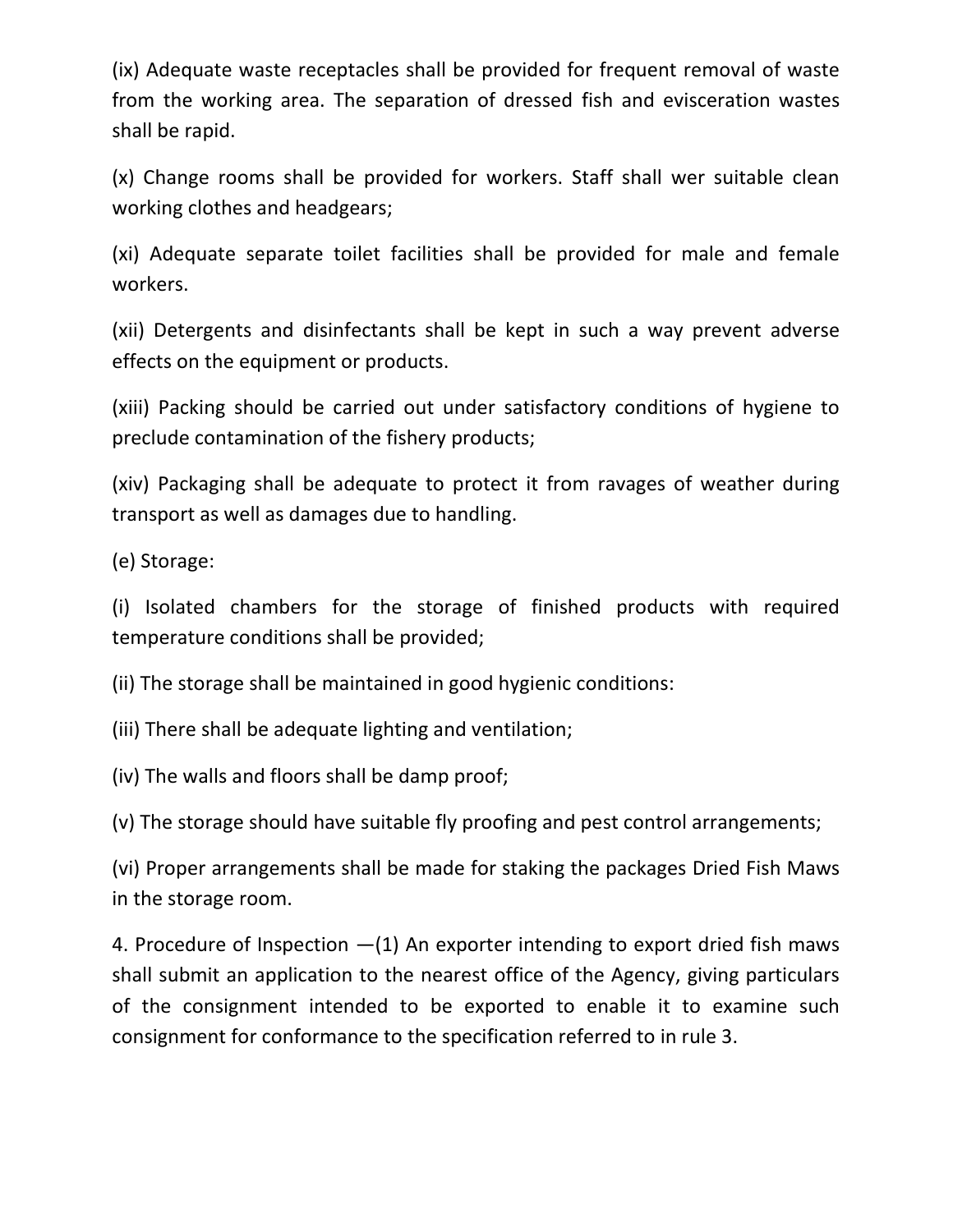(2) Every application in sub-rule (1) shall be made not less than five days before the anticipated date of dispatch of the consignment from the exporter's premises for shipment.

(3) On receipt of the application referred to on sub-rule (2) of the Agency shall inspect the consignment of Dried Fish Maws as per the instructions issued by the Council in this behalf and satisfy itself that the consignment complies with the requirements of the standard specifications recognized under clause (c) of section 6 of the Act or as stipulated in the export contract.

(4) The exporter shall provide all necessary facilities to the Agency to enable it to carry out such inspection.

5. Certification—(1) If after inspection of the consignment, the Agency is satisfied that the same confirms to the standards specifications recognized under clause (c) of section 6 of the Act, or as stipulated in the export contract and has been packed and marked according to these Rule, it shall issue a certificate within three days from the date of inspection declaring the consignment as export worthy.

(2) Where the Agency is not so satisfied, it shall, within the said period of three days, refuse to issue such certificate and communicate such refusal to the exporter along with the reasons therefor.

6. Packing and Marking for export— (1) The Fish Maws shall be packed as specified on the export contract.

(2) Each package shall be marked with indelible ink or labeled with the following particulars, namely:-

(a) Name and variety of the material;

(b) Net weight of contents and the gross weight of the packages;

(c) Shipping marks; and

(d) Port of destination.

7. Place of Inspection— (1) Inspection for the purpose of these rules shall be well lighted and maintains in sanitary and hygiene conditions and shall also have necessary facilities for weighting, packing and inspection.